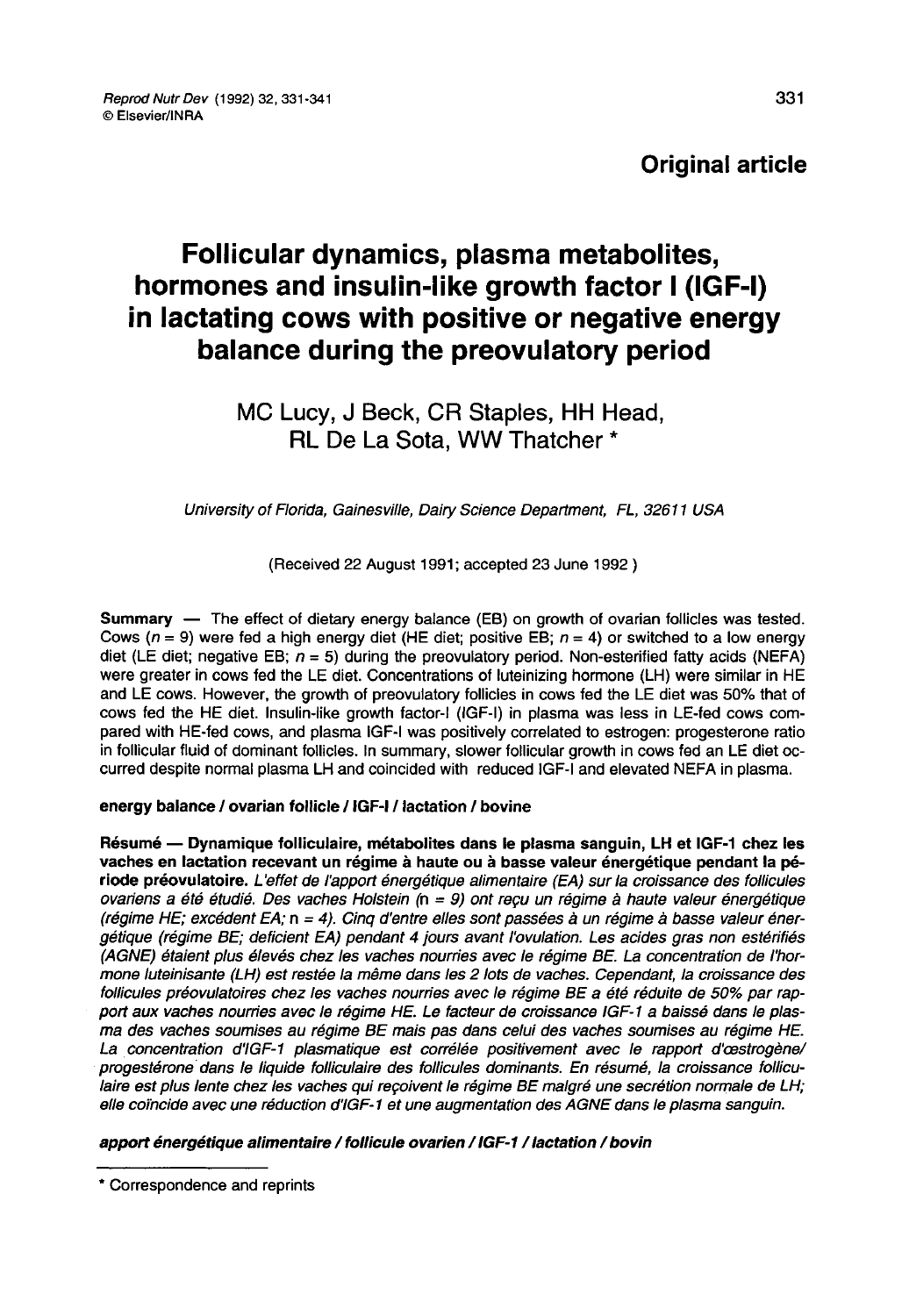#### INTRODUCTION

The initiation of ovarian follicular growth during the early postpartum period of dairy cows may be directly affected by numerous hormones or metabolites whose secretion depends on the extent of negative energy balance experienced by the individual cow. These would include luteinizing hormone (LH; Stevenson and Britt, 1979; Nett, 1987; Butler and Smith, 1989) as well as growth factors (insulin (Poretsky and Kalin, 1987) or IGF-I (Gluckman et al, 1987; Hammond et al, 1988)) and energy<br>metabolites (nonesterified fatty acids (nonesterified fatty acids [NEFA] or glucose). Plasma concentrations of IGF-I and insulin are low during periods of negative energy balance (Gluckman et al, 1987) and since these growth factors are critical to the development of the follicle (Adashi et al, 1985; Hammond et al, 1988), their low concentration in the plasma may affect postpartum ovarian recrudescence. Although direct effects of low plasma IGF-I or insulin concentration on the ovary are not known, IGF-I is higher in the blood and follicular fluid of cattle selected for enhanced follicular growth and development (ie, multiple ovulation; Echternkamp et al, 1990). Therefore, the ovary seems to be responsive to changes in concentrations of growth factors in the blood. The objectives of this study were to examine changes in hormones and growth factors in cows undergoing rapid changes in nutrient partitioning and to relate these to programmed changes in spontaneous preovulatory follicular development observed in the ovary. This information may additional factors controlling growth and development of follicles in postpartum cows in negative energy balance.

#### MATERIALS AND METHODS

#### Animals

Ten lactating Holstein cows (approximately 150 d of lactation) at the University of Florida, Dairy Research Unit (Hague, FL, USA) were used. All cows had a corpus luteum at the start of the experiment. Cows were milked and fed twice daily. Feed consumption was monitored using self-activated feeding stations (American Calan Inc, Northwood, NH, USA). Cows were trained to feeding stations during the week prior to the initiation of dietary treatments. Daily energy balance (difference between dietary energy consumed and the amount of energy utilized for maintenance and milk production) was calculated from milk production and composition, individual feed energy consumption, feed energy content, and body weight using formulas described previously (Lucy et al, 1991a).

## Experimental design

Animals were injected with 8 µg Buserelin (Receptal, Hoechst-Roussel Agri-Vet Co, Somerville, NJ, USA) and a controlled internal drug release device (CIDR, 1.9 g progesterone, Carter-Holt Plastics Molding Co, New Zealand) was inserted into the vagina. Seven days later, animals were injected with 25 mg of prostaglandin  $F_{2\alpha}$  (PGF $_{2\alpha}$ ; Lutalyse, UpJohn Co, Kalamazoo, MI, USA) and the CIDR was removed 48 h later. This treatment sequence was designed to synchronize the growth of the preovulatory follicle. Buserelin (GnRH agonist) releases luteinizing hormone from the pituitary and causes the luteinization of large dominant follicles. Prostaglandin  $F_{2\alpha}$  was injected to cause luteolysis of Buserelin-induced corpora lutea or corpora lutea present at the start of the experiment. Removal<br>of the CIDR two days after  $PGF_{2n}$  was designed to synchronize the expression of estrus and ovulation. This treatment sequence was initiated at random times with respect to previous estrus, and similar regimens have been shown to synchronize estrus in a large group of randomly cy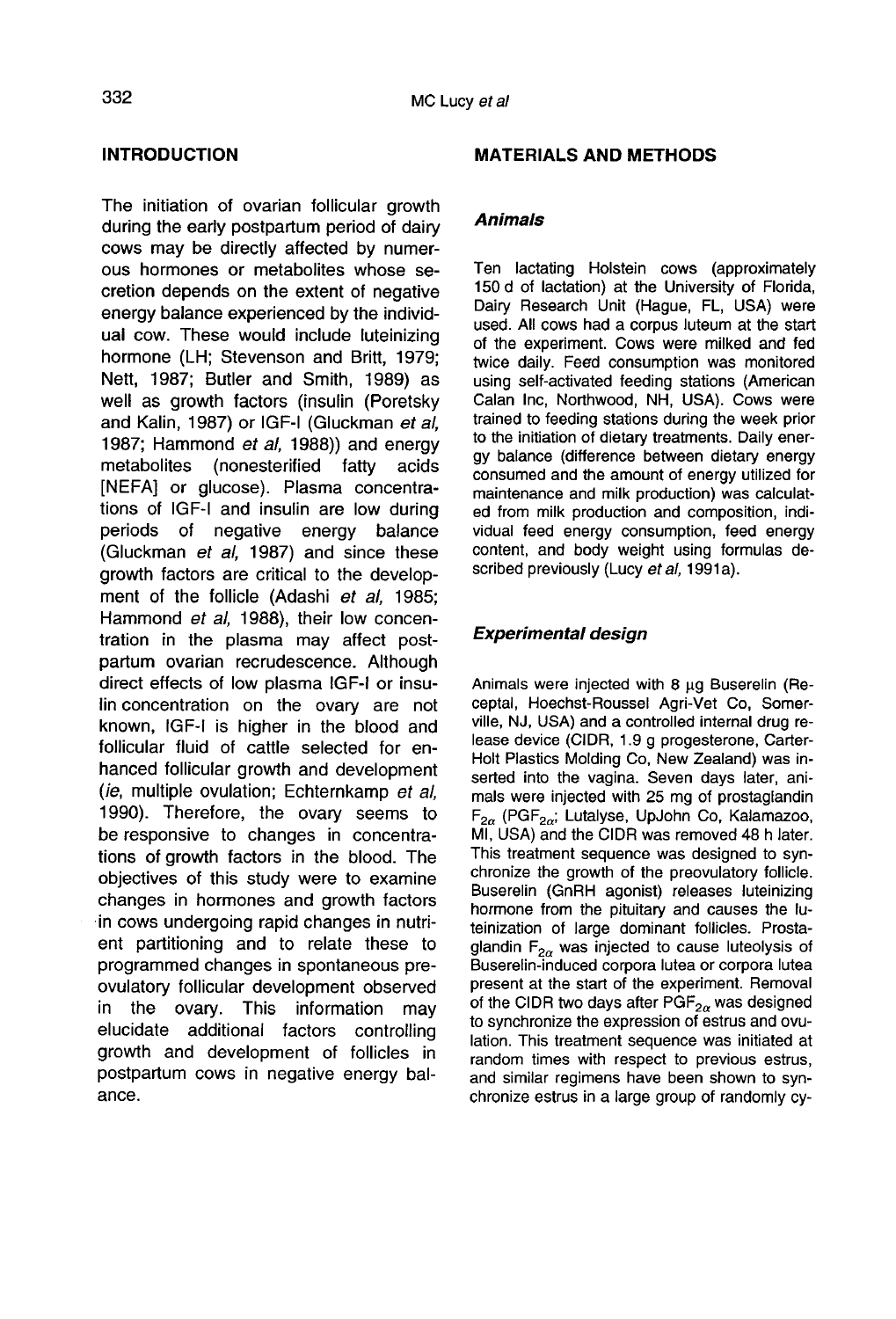cling heifers (Thatcher et al, 1989). Ovaries were removed by flank incision under local anesthesia, 36 h after CIDR removal but prior to the expression of estrus.

Cows were chronically fed a diet which was balanced to meet nutritional requirements of lactation and continued for the first 5 days of the follicular synchronization. On day 6, five cows were fed the previous diet (high energy, HE diet; 1.72 Mcal/kg DM) while 5 cows were switched to a low energy diet consisting of corn silage and minerals (LE diet; 6.4 kg DM offered daily; 1.50 Mcal/kg DM; table I). Cows in each treatment group were similar in body weight at the start of the trial (mean  $=$  568 and 544 kg for LE and HE-fed cows, respectively). This amount of energy intake was designed to induce the energy deficit experienced by cows in early lactation. Cows were fed these diets for 4 d (until the time of ovariectomy). Ten ml of blood were collected daily by coccygeal venipuncture into heparinized tubes (Vacutainer, Becton Dickinson, East Rutherford, NJ, USA; 143 U heparin per 10 ml sample) and plasma harvested by centrifugation  $(3000 g$  for 30 min). On the first day of the dietary change, as well as the day of ovariectomy, each cow was fitted with a jugular cannula and 10 ml of blood were collected once every 10 min for 8 h for analysis of luteinizing hormone (LH) concentrations in plasma.

Ovaries were examined by ultrasonography using an Equisonics LS 300A linear array scanner equipped with a 7.5 Mhz transducer (Tokyo

Table I. Composition of experimental diets expressed as percentage of dry matter.

| Ingredient          | Diet                   |      |  |  |  |  |
|---------------------|------------------------|------|--|--|--|--|
|                     | High energy Low energy |      |  |  |  |  |
| Corn silage         | 27.9                   | 96.6 |  |  |  |  |
| Corn                | 20.5                   | 0.0  |  |  |  |  |
| Whole cottonseed    | 12.2                   | 0.0  |  |  |  |  |
| Distillers grains   | 15.4                   | 0.0  |  |  |  |  |
| Soybean meal        | 8.3                    | 0.0  |  |  |  |  |
| Alfalfa hay         | 12.2                   | 0.0  |  |  |  |  |
| Minerals/vitamins   | 3.1                    | 0.0  |  |  |  |  |
| Dicalcium phosphate | 0.2                    | 1.7  |  |  |  |  |
| TM salt             | 0.3                    | 1.7  |  |  |  |  |

Kieki, Tokyo, Japan) in mid-morning on each day from the time of Buserelin injection and CIDR insertion until ovariectomy. Size and number of ovarian follicles > 3 mm were recorded on detailed follicular maps designed to identify specific large follicles (> 5 mm) on repeated days. In this way, the size of the largest and second larg est follicles could be followed during the preovulatory period. Large preovulatory follicles identified during ultrasonography were relocated visually (based on follicular maps) at ovariectomy and follicular fluid aspirated.

#### Analysis of blood hormones and metabolites

Concentrations of plasma glucose were measured in daily samples using the Sigma Chemical Co (St Louis, MO, USA) kit No 510 (glucose oxidase/peroxidase colorometric method). Plasma concentrations of NEFA were measured using a modified procedure of the NEFA C kit (Wako Pure Chemical Industries, Ltd, Osaka, Japan) which allowed for analysis of small volume samples. Plasma concentrations of triglyceride were measured by the method described by Foster and Dunn (1973). Plasma concentrations of insulin (Collier et al, 1982) and growth hormone (GH; Badinga et al, 1991) were determined by radioimmunoassay. All samples were measured in 1 assay and the intra-assay coefficient of variation was 12.4 and 9.7% for insulin and GH assays, respectively. Plasma concentrations of IGF-I were determined by radioimmunoassay as described by Lee et al (1990). The intra- and inter-assay coefficients of variation were 4.2 and 7.5%, respectively. Plasma concentrations of progesterone were measured in a single assay using procedures described previously (Knickerbocker et al, 1986). Intra-assay coefficient of variation was 6%. Concentrations of estradiol in plasma were determined by a single antibody radioimmunoassay (Badinga et al, 1992). All samples were analyzed in 1 assay. The sensitivity and intra-assay coefficient of variation were 0.5 pg/ml and 6.0%, respectively. Plasma LH was measured by radioimmunoassay as described by Lucy et al (1992). Intra- and inter-assay coefficients of variation were 9.6 and 8.3%, respectively. The concentrations of LH across the blood collection period were subjected to a peak identification algorithm (Pulsar program; Meriam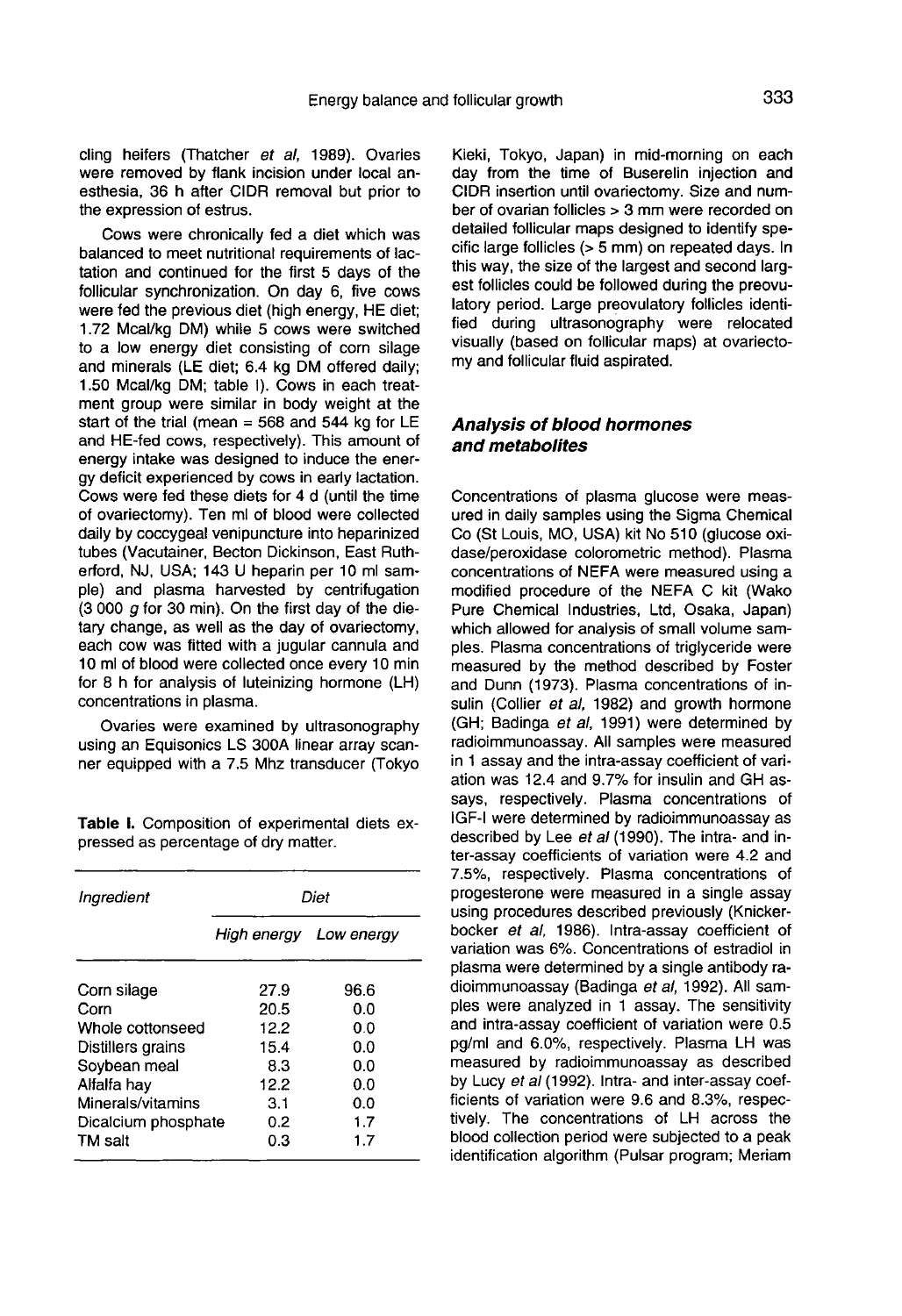and Wachter, 1982) for the determination of mean concentration, smooth mean concentration, number of episodic events (hormone peaks), peak amplitude, and peak length. Due to the absence of pulsatility in LH at both sampling periods, 1 cow was discarded from the HE control group. Thus, all experimental responses were obtained from 4 (HE) and 5 (LE) cows, respectively.

#### Statistical analysis

Data were analyzed using the General Linear Models Procedure of SAS (1987). Hormone, metabolite, and follicular responses were analyzed as a split plot with repeated measures over time. The mathematical model included effects of diet, cow-within-diet, day, diet-by-day interaction, and residual. Significance of the main effect of diet was tested using cow-within-diet as the error term, while other terms were tested with the residual. Unless stated otherwise, significance was declared at  $P < 0.05$ . The number of follicles within each size class (class 1: 3 to 5 mm; class 2: 6 to 9 mm; class 3: 10 to 15 mm; class 4: > 15 mm) after treatment with Buserelin was analyzed using a model which included the effects of diet, cow-within-diet, day, follicular size class, and interactions of these main effects. Data was analyzed from Buserelin injection to ovariectomy as well as only during the dietary treatment period. The growth of the preovulatory follicles as well as the decline in size of the second largest follicle was analyzed by tests of homogeneity of regression (Wilcox et al, 1990). Essentially, a single line was fitted to the pooled data (HE and LE cows) and then the gain (reduction in error variance) for fitting individual curves (HE and LE cows, separately) was tested.

#### RESULTS

#### Follicular populations

There was a day-by-class interaction ( $P <$ 0.05) for numbers of follicles after injection of Buserelin (fig 1). Two days after injection of Buserelin, numbers of class 3



Fig 1. Average number of class 2 (6 to 9 mm), class  $3$  (10 to 15 mm), and class  $4$  ( $> 15$  mm) follicles per cow after the initiation of follicle synchronization on day 0 (GnRH agonist injection (8 μg Buserelin)). Error bars represent standard error of the least square mean.

 $(10-15$  mm) and  $4$   $(> 15$  mm) follicles decreased to a minima of  $0.7 \pm 0.3$ and  $0 \pm 0.1$  follicle per cow. The decline in the number of large follicles was followed by an increase in the number of class 2 follicles (6-9 mm) to a maxima of  $4.7 \pm 0.7$ follicles per cow after 2 d. Mean number of class 2 follicles then declined to a minimum of 1.1  $\pm$  0.7 after 7 d. Numbers of class 3 follicles per cow subsequently increased and then declined. Number of large follicles per cow subsequently increased and then declined. Number of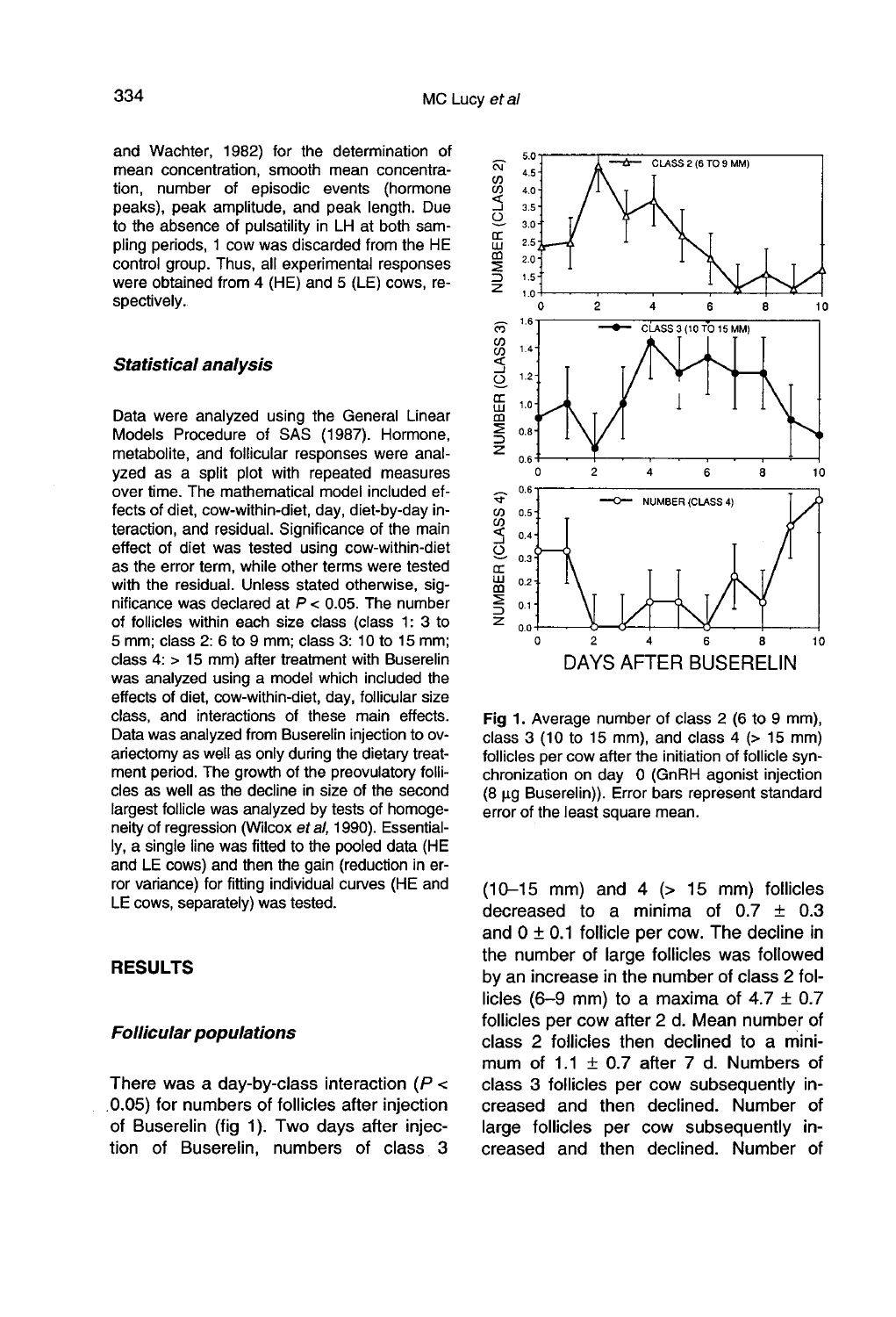335

large follicles per cow (class 4) increased to maximum of  $0.6 \pm 0.1$  follicles per cow at the end of the synchronization period.

Average number of follicles per cow (> 3 mm) increased during the dietary period in cows fed the LE diet from  $5.2 \pm 0.8$  on d 0 to  $7.4 \pm 0.8$  on d 4. At the same time, the average number of follicles per cow tended to decrease in cows fed the HE diet (dietby-d,  $P = 0.10$  from 7.6  $\pm$  0.8 on d 0 to 4.0 ± 0.8 on d 4. Diet-by-class or diet-by-d-byclass interactions were not detected  $(P >$ 0.10) in the analysis of follicular populations during the dietary period.

#### Energy balance, plasma metabolites and hormones

Milk production averaged  $16.7 \pm 1.1$  kg/d for HE-fed cows and 10.1  $\pm$  1.0 kg/d for LE-fed cows. Calculated energy balance averaged  $-7.0 \pm 1.1$  Mcal/d in cows fed the LE diet and  $+5.2 \pm 1.2$  Mcal/day in cows fed the HE diet ( $P < 0.001$ ). During the dietary period, plasma NEFA were higher in cows fed the LE diet than for cows fed the HE diet (547  $\pm$  94 *vs* 326  $\pm$  102  $\mu$ Eq/I; dietby-d,  $P < 0.05$ ). Mean concentration of insulin in plasma was similar for cows fed different diets and averaged  $1.78 \pm 0.12$  ng/ ml. Across diets, concentrations of insulin in plasma tended to increase  $(P < 0.10)$ during the preovulatory period  $(1.4 \pm 0.3)$ ng/ml (d 2) to  $2.4 \pm 0.3$  ng/ml (d 4)). Plasma triglycerides were similar in cows fed the LE (15  $\pm$  3 mg%) and HE (21  $\pm$  3 mg) diets. Plasma glucose was not affected by dietary treatment and average 73.4  $\pm$  5.1 and 72.1  $\pm$  4.7 mg% for cows on HE and LE diets, respectively.

Mean LH concentration (0.7  $\pm$  0.2 vs 1.4  $\pm$  0.2 ng/ml;  $P < 0.07$ ), smoothed mean LH concentration  $(0.5 \pm 0.1 \text{ vs } 0.9 \pm 0.1 \text{ ng}/$ ml;  $P < 0.07$ ) and number of LH peaks per hour (0.4  $\pm$  0.1 *vs* 0.8  $\pm$  0.1; *P* < 0.05) increased from dietary treatment d 0 to d 4 (table II). Cows fed the HE ( $n = 4$ ) and LE ( $n = 1$ ) = 5) diets were similar in terms of mean LH concentration, smoothed mean LH concentration, number of LH peaks, peak amplitude, and peak length. However, residual variance for LH concentrations on d 4 was greater  $(\sigma_{\text{LE}}^2 / \sigma_{\text{HE}}^2 = 5.45, P < 0.001)$  for LE cows as 2 LE-fed cows (8981 and 8986) did not have regular pulsatile LH secretion on d 4. Low energy-fed cow 8981 had pulsatile concentrations of LH in plasma during

| Diet      | Day |      | Data<br>mean<br>(nq/ml) | Smoothed<br>mean<br>(ng/ml) |            | (per h) | No of<br>peaks | (ng/ml) | Amplitude  | Peak<br>(min) | length     |
|-----------|-----|------|-------------------------|-----------------------------|------------|---------|----------------|---------|------------|---------------|------------|
|           |     | Mean | <b>SEM</b>              | Mean                        | <b>SEM</b> | Mean    | <b>SEM</b>     | Mean    | <b>SEM</b> | Mean          | <i>SEM</i> |
| LE        | 0   | 0.7  | 0.3                     | 0.4                         | 0.2        | 0.4     | 0.1            | 1.3     | 0.4        | 48            | 11         |
| HE        | 0   | 0.7  | 0.3                     | 0.5                         | 0.2        | 0.4     | 0.1            | 1.4     | 0.4        | 52            | 13         |
| LE        | 4   | 1.3  | 0.3                     | 0.8                         | 0.2        | 0.7     | 0.1            | 2.0     | 0.5        | 29            | 11         |
| <b>HE</b> | 4   | 1.4  | 0.4                     | 0.9                         | 0.2        | 0.8     | 0.1            | 1.6     | 0.6        | 44            | 13         |

Table II. Characteristics of luteinizing hormone secretion (determined by Pulsar Algorithm) after 0 and 4 days of dietary feeding for cows on the low and high energy diets.

LE,  $n = 5$ ; HE,  $n = 4$ .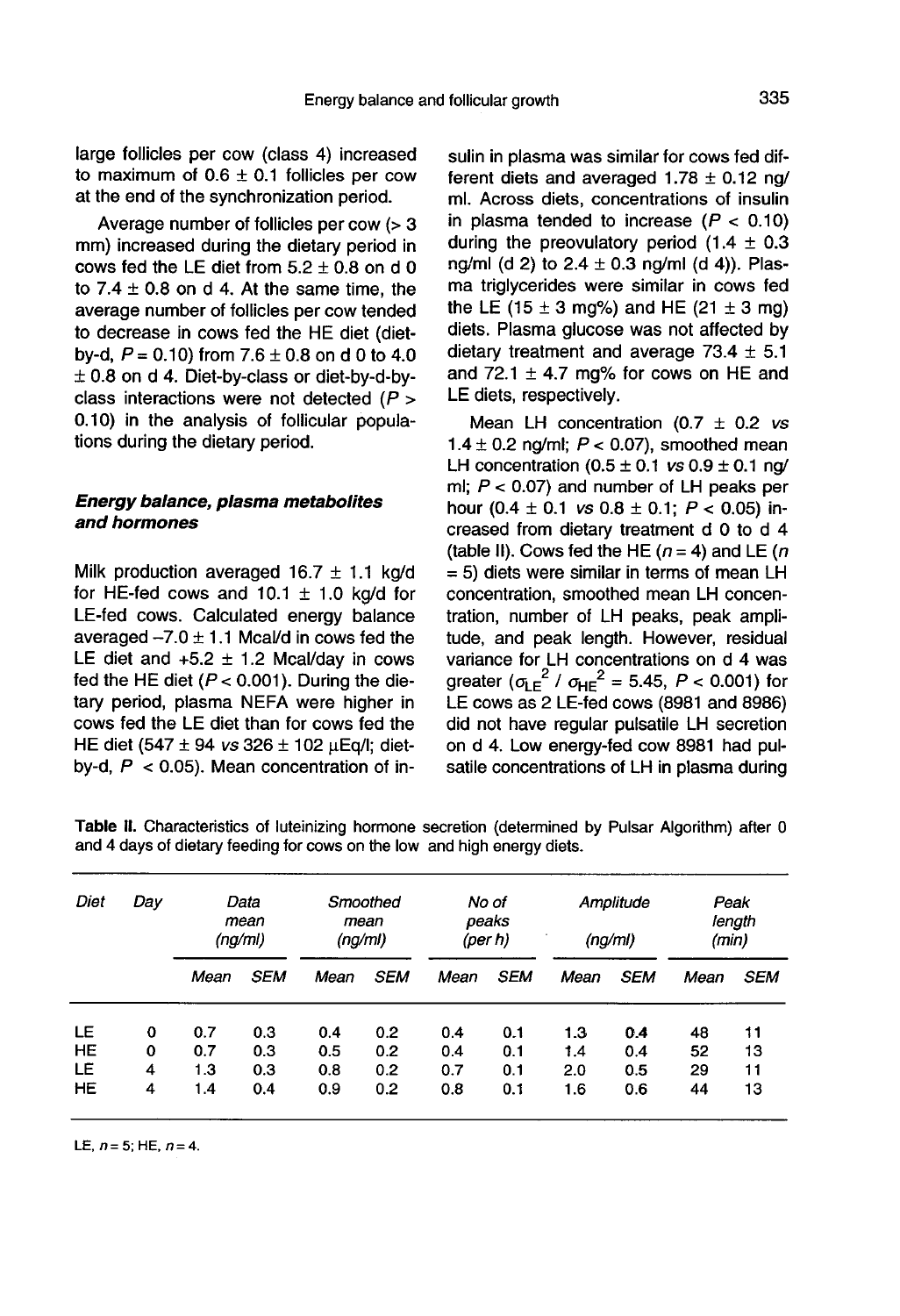the first window bleed (d 0) but LH pulses ended 5 h into the second window bleed (d 4). In addition, LE-fed cow 8986 had a normal frequency of LH pulses during the first window bleed but only a single LH pulse during the second window bleed (d 4).

Concentrations of plasma IGF-I tended  $(P < 0.08)$  to be lower for LE-fed cows compared with HE-fed cows while plasma GH was not different in cows on HE or LE diets (table III). A significant negative correlation (tested by linear regression analysis) between IGF-I and GH in plasma was detected  $(Y = 84.3 - 7.0X; P < 0.001;$  $R^2 = 0.46$ ;  $Y = IGF-I$  ng/ml;  $X = GH$  ng/ ml). Plasma progesterone concentrations increased ( $P < 0.001$ ) following injection of Buserelin and CIDR insertion to a maximum of 7.6  $\pm$  0.5 ng/ml after 2 d. Following injection of PGF<sub>2 $\alpha$ </sub>, mean plasma progesincrease (P < 0.001) functing injection of Buserelin and CIDR insertion to a maximum of 7.6 ± 0.5 ng/ml after 2 d. Following injection of PGF<sub>2 $\alpha$ </sub>, mean plasma proges-<br>terone declined ( $P < 0.001$ ) from 5.7 ± 0.6 ng/ml (d 1 of diet) to  $2.4 \pm 0.6$  ng/ml (d 2). A further decline in progesterone occurred after removal of the CIDR on d 3 (1.3  $\pm$  0.6 ng/ml) to a concentration of  $0.7 \pm 0.6$  ng/ml on d 4. Concentrations of progesterone in plasma were similar  $(P > 0.10)$  for LE and HE-fed cows before  $(4.6 \pm 1.2 \text{ and } 7.3 \pm 1.2)$ 1.3 ng/ml, respectively) and after  $(2.8 \pm 0.7)$ and  $3.6 \pm 0.8$  ng/ml, respectively; table III) initiation of dietary treatments. Plasma estradiol increased with day of diet (day linear,  $P < 0.01$ ), but was similar for cows fed the HE or LE diets (table 111). Residual variance for mean estradiol during the dietary period was greatest ( $P < 0.01$ ) for cows fed the LE diet.

# Growth of largest and second largest follicles

Diameter of the largest follicle at the start of dietary treatment was similar ( $P = 0.43$ ) for LE-fed and HE-fed cows (mean  $= 8.25$  $\pm$  2.0 mm and 10.6  $\pm$  1.9 mm, respectively). During the dietary period, the largest follicles increased in size ( $P < 0.001$ ), but growth of dominant follicles was slower  $(P < 0.01$ ; table IV) in cows fed the LE diet (0.9 mm/day) compared with the HE diet

| <b>Table III.</b> Concentration of plasma insulin-like growth factor I (IGF-I; ng/ml), growth hormone (GH; ng/ |
|----------------------------------------------------------------------------------------------------------------|
| ml), progesterone (ng/ml) and estradiol (pg/ml) in cows fed the low (LE) and high (HE) energy diets            |
| starting on dietary day 0.                                                                                     |

| Hormone      | Dietary day |      |      |      |      |      |                  |  |  |
|--------------|-------------|------|------|------|------|------|------------------|--|--|
|              | Diet        | 0    |      | 2    | з    | 4    | SEM <sup>a</sup> |  |  |
| IGF-I        | LE          | 64.7 | 53.9 | 47.8 | 50.0 | 42.0 | 6.4              |  |  |
| IGF-I        | <b>HE</b>   | 65.3 | 69.3 | 69.2 | 66.4 | 71.4 | 6.4              |  |  |
| GH           | LE          | 3.5  | 2.7  | 3.5  | 3.5  | 4.2  | 1.4              |  |  |
| GH           | HE          | 6.7  | 2.9  | 3.0  | 2.9  | 4.1  | 1.4              |  |  |
| Progesterone | LE          | 4.6  | 4.6  | 2.3  | 1.3  | 1.0  | 0.8              |  |  |
| Progesterone | HE          | 6.9  | 7.1  | 2.4  | 1.2  | 0.4  | 0.9              |  |  |
| Estradiol    | LE          | 2.6  | 2.8  | 4.9  | 6.8  | 5.6  | 1.9              |  |  |
| Estradiol    | <b>HE</b>   | 1.8  | 4.1  | 5.5  | 5.9  | 6.3  | 1.7              |  |  |

a Pooled SEM for diet-by-day interaction.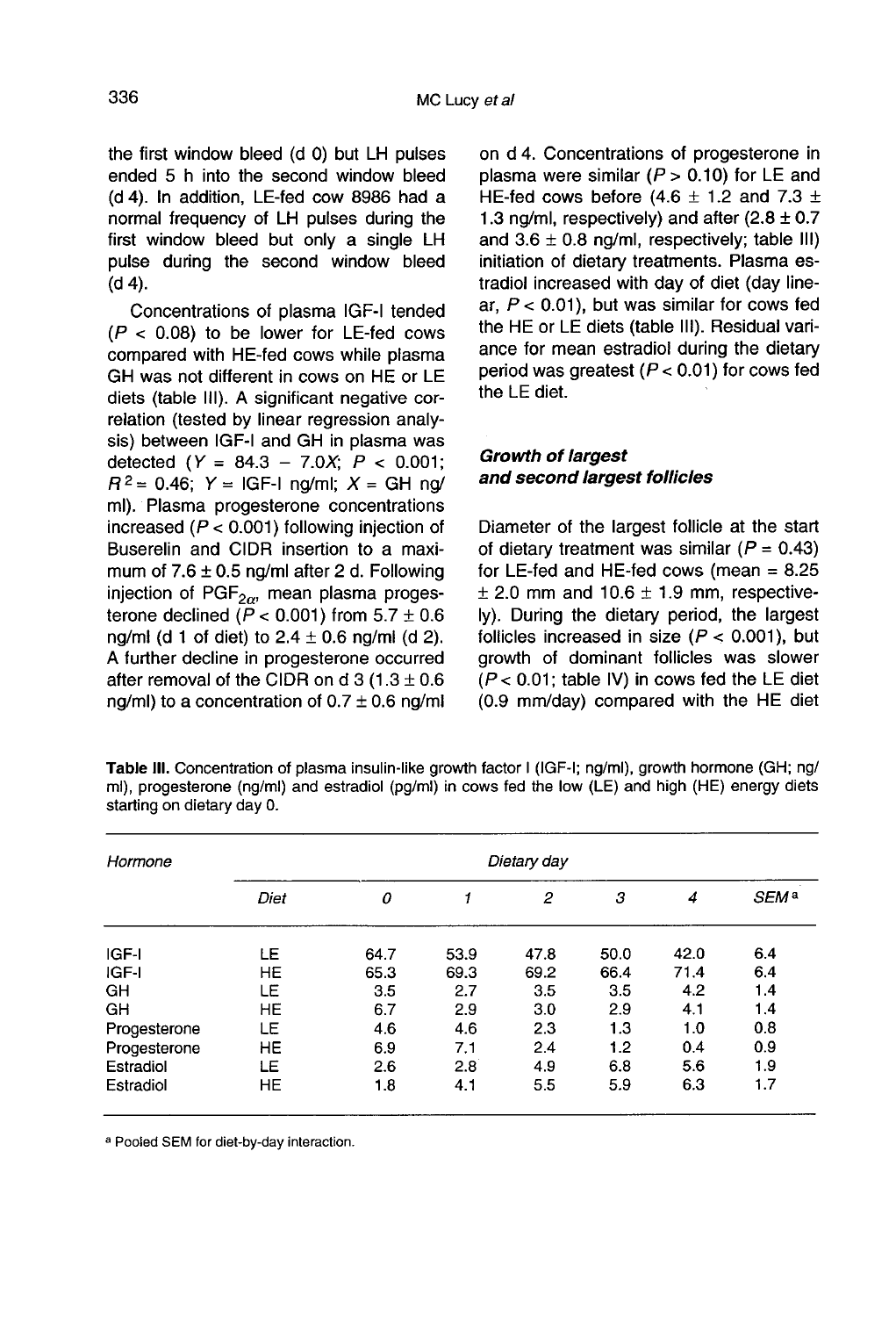| Dependent<br>variable      | Regression Curve |            | Residual |      |      |          |      |  |
|----------------------------|------------------|------------|----------|------|------|----------|------|--|
|                            |                  |            | df       | SS   | ms   | F ratio  | P    |  |
| Largest<br>follicle        | Linear           | Pooled     | 35       | 72.1 | 2.1  |          |      |  |
|                            |                  | <b>TRT</b> | 34       | 56.8 | 1.7  |          |      |  |
|                            |                  |            | 1        | 15.3 | 15.3 | 15.3/1.7 | 0.01 |  |
| Second largest<br>follicle | Linear           | Pooled     | 35       | 94.7 | 2.7  |          |      |  |
|                            |                  | <b>TRT</b> | 34       | 85.5 | 2.5  |          |      |  |
|                            |                  |            | 1        | 9.2  | 2.7  | 9.2/2.5  | 0.10 |  |

Table IV. Analysis of variance for homogenity of regression for dominant and second largest follicles during the dietary treatment (TRT) period.

(1.8 mm/day; fig 2) and a diet-by-day interaction was detected  $(P < 0.05)$ . In addition, the second largest follicles decreased in size during the dietary period  $(P < 0.05)$ and the decrease in size tended to occur at a faster rate  $(-0.9 \text{ vs } 0.3 \text{ mm/day};$  table IV;  $P < 0.10$ ) in cows fed the HE diet com-



Fig 2. Growth (mm) of the preovulatory follicle and decline in size of the second largest follicle in cows fed the high  $(n = 4)$ , anestrous cow removed) and low ( $n = 5$ ) energy diets. Error bars represent standard error of the least square mean.

pared with the LE diet (fig 2). The relationship in size between the largest follicle and the second largest follicle differed between the HE and LE diets when examined by a covariance analysis for the dietary periods  $(P < 0.01)$ . In the HE diet, a 1.4 mm increase in size of the largest follicle was associated with a 1.0 mm decrease in the size of the second largest follicle  $(-1.44)$ ;  $P < 0.01$ ); for the LE diet there was no significant association between the size of the largest and second largest follicle (-0.08;  $P < 0.70$ ).

IGF-I concentrations in follicular fluid on the day of ovariectomy are shown in table V. The results of 6 cows are presented only because the largest follicles in 3 cows (1 520, HE diet; 956 and 1 482, LE diet) were ruptured at the time of ovariectomy. Five of the six largest follicles collected had estradiol to progesterone ratios in follicular fluid greater than 1.0 (3 of 3 HE-fed cows and 2 of 3 LE-fed cows). The IGF-I concentration in follicular fluid ranged from 18.7 ng/ml to 131.6 ng/ml. There tended to be a positive correlation  $(P < 0.06$ , analyzed by linear regression)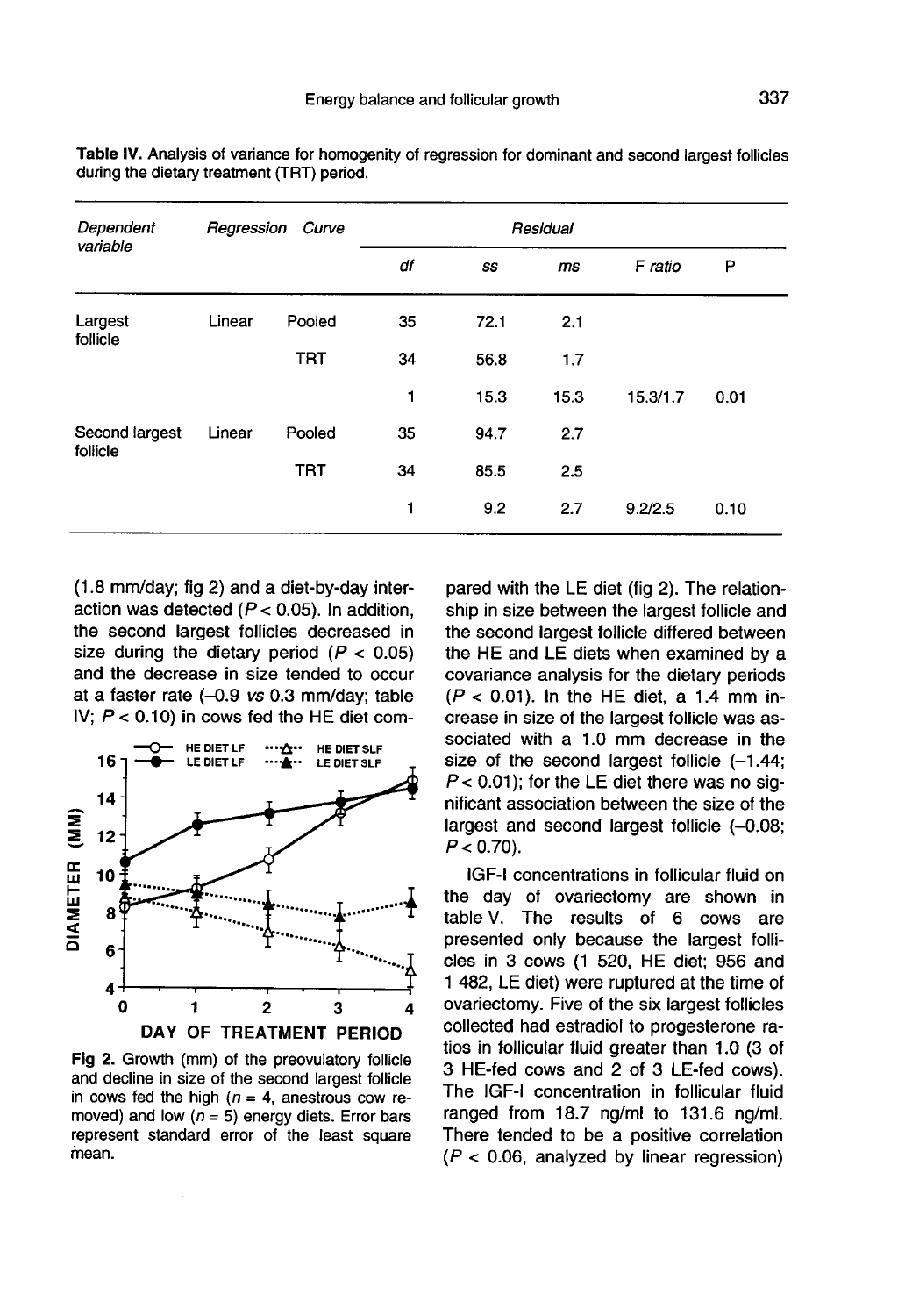Table V. Insulin-like growth factor - I (IGF-I, ng/ ml) in plasma and follicular fluid of largest follicles and estradiol to progesterone ratio for follicular fluid of largest follicles in cows on the day of ovariectomy (d 4 of dietary feeding).

| Cow  | Diet <sup>a</sup> | Size b | F:P º | IGF-I  |       |
|------|-------------------|--------|-------|--------|-------|
|      |                   |        |       | Plasma | FF    |
| 1443 | LE                | 16     | 17.2  | 76.7   | 55.8  |
| 8981 | LE                | 21     | 0.1   | 50.4   | 131.6 |
| 8986 | LE                | 15     | 1.4   | 16.9   | 18.7  |
| 1376 | HЕ                | 19     | 3.1   | 61.0   | 53.9  |
| 1466 | HЕ                | 12     | 4.1   | 83.7   | 99.9  |
| 1498 | HE                | 14     | 20.6  | 140.9  | 69.7  |

<sup>a</sup> LE = low energy diet, HE = high energy diet; <sup>b</sup> follicular diameter (size): <sup>c</sup> ratio of estradiol to progesterone

between estrogen:progesterone ratio in in follicular fluid.<br>between estrogen:progesterone ratio in<br>follicular fluid and plasma IGF-I (Y = -4.44<br> $\pm$  0.17X; P < 0.06; R<sup>2</sup> = 0.64; Y = E:P ratio;  $X = |GF-1|$  in plasma). There was no correlation  $(P > 0.10)$  between IGF-I in plasma and follicular fluid estrogen to progesterone ratio and IGF-I in follicular fluid, or diameter of the follicle and IGF-I in serum or follicular fluid.

#### **DISCUSSION**

Growth rates of potentially ovulatory follicles were less in cows fed the LE diet compared with cows fed the HE diet. This suggests that acute growth of preovulatory follicles can be affected by short-term changes in energy balance. Lamond (1970) previously reported that short-term energy restriction decreased ovulation rate in heifers treated with pregnant mare's serum gonadotropin. It is not clear what metabolic or hormonal factors cause this slower

terminal growth of large preovulatory follicles. Concentrations of LH in plasma were unchanged when measured by radioimmunoassay. Changes in the bioactivity of gonadotropins (not measured in this trial) may have affected follicular growth. Plasma IGF-I was lower in LE-fed cows and there was a positive correlation between estrogen:progesterone ratio in follicular fluid and plasma IGF-I. Plasma NEFA were higher in LE-fed cows, suggesting that fat was mobilized in response to diet-induced negative energy balance. However, plasma glucose<br>and insulin concentrations were not concentrations changed by dietary treatments. Collectively, the results suggest a tentative relationship between nutrition, concentration of plasma IGF-I, plasma metabolites (eg NEFA), and growth of both dominant and subordinate follicles. Perhaps reduced nutrient intake alters IGF-I in blood (described by Gluckman et al, 1987; caused by reduced concentration of GH receptors in the liver) to markedly reduce follicular growth. A clear evaluation of whether decreased nutrient intake altered concentration of IGF-I in follicular fluid was not evident in the present study. Similar experiments, with a greater number of animals, need to be performed to evaluate responses within the follicle. Spicer et all (1991) reported that short-term fasting (48 h) in heifers decreased plasma IGF-1 but did not alter IGF-I concentrations in follicular fluid.

Size of the largest follicle appeared to converge to a common size in this trial. One possibility, suggested by these data, is that the largest follicles in this trial mature to a similar size (15 mm) because of an earlier initiation of follicular waves in LE-fed cows. However, when lactating cows from the same herd were similarly treated with CIDRs and  $PGF_{2\alpha}$  during the preovulatory period, the largest follicles cows from the same herd were similarly preovulatory period, the largest follicles reached a maximum size of 18 mm (Lucy et al, 1991a, b) and 19.3 mm (Lucy et al, 1990). Furthermore, visual inspection of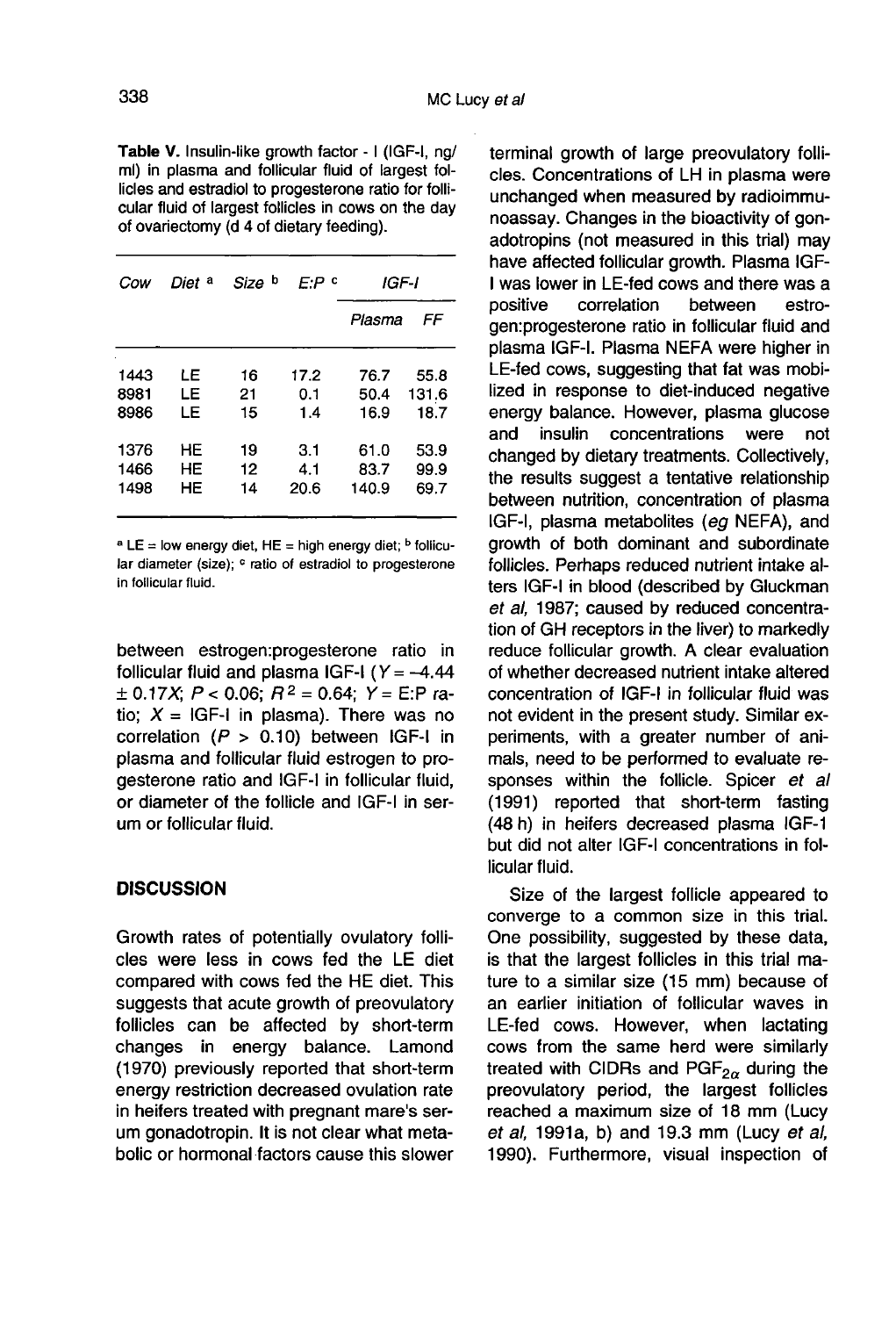data from individual cows showed that a high proportion of dominant follicles in cows fed the LE diet did not grow during the preovulatory period (4 out of 5 cows). Therefore, the alternative interpretation (described above) is that growth of the dominant follicle was slowed in LE-fed cows which led to the convergence of mean diameter across the 2 groups. An additional 1 or 2 days of dietary treatment may have increased the sensitivity of the design by allowing further maturation of dominant follicles.

The second largest follicle decreased in size at a greater rate in cows fed the HE diet. In addition, the total number of follicles per cow increased across days of the preovulatory period in LE-fed cows while decreasing across days in cows fed the HE diet. The decrease in size of the second largest follicle during a follicular wave and a reduction in the total number of follicles on the ovary were associated with the development of physiologically active dominant follicles (Lucy et al, 1990). Therefore, when compared to LE-fed cows, cows fed the HE diet developed dominant follicles which more effectively controlled the growth of other follicles on the ovary and may have been more physiologically active. The diameter of the second largest follicles increased (albeit nonsignificantly) on d 5 in LE-fed cows. This was unexpected, and when these data are removed from the analyses, the decline in the size of the second largest follicle is similar between HE and LE-fed cows. Therefore, while the second largest follicle data should be interpreted cautiously, other data (ie: changes in total numbers of follicles, and the negative relationship between the largest and second largest follicle in the HE diet but not the LE diet) support the concept that a more physiologically active follicle developed in HE-fed cows.

Changes in the dynamics of follicular populations within the ovaries of cows in

this trial (fig 1) were consistent with known effects of a GnRH agonist on the ovary (Thatcher et al, 1989). Following an injection of Buserelin, there was a rapid decline in the number of large follicles (> 10 mm) which were either luteinized or ovulated (table II). This was followed by an increase in the number of class 2 follicles on the ovary (6-9 mm). This increase was probably stimulated by the functional loss of large follicles (luteinizing by Buserelininduced LH release) thus releasing these smaller follicles from the effects of follicular dominance (Ireland and Roche, 1987). Alternatively, small follicles may have been stimulated by GnRH injection, independent of the effects of follicular dominance. Eventually, smaller follicles grew into the larger class 3 dominant follicles (10-15 mm) resulting in a decline in the number of class 2 follicles per cow. Finally, as cows entered the preovulatory period the number of class 4 follicles (> 15 mm) increased. Thus, due to the experimental programming of follicular growth, either a class 3 or 4 follicle was present as the time of ovariectomy approached.

In conclusion, short-term feeding of a diet low in energy caused the preovulatory follicle to grow at a slower rate and the second largest follicle to decrease in size at a slower rate when compared to cows fed a diet high in energy. Cows on the LE diet had a greater concentration of NEFA, and decreased concentrations of IGF-1 in plasma. Changes in follicular growth induced by diet were not associated with glu cose or insulin. These results infer that plasma IGF-I may modulate growth and development of follicles in cows experiencing a negative energy balance.

#### ACKNOWLEDGMENTS

This contribution is journal series No R-02525 of the Florida Agricultural Experiment Station. The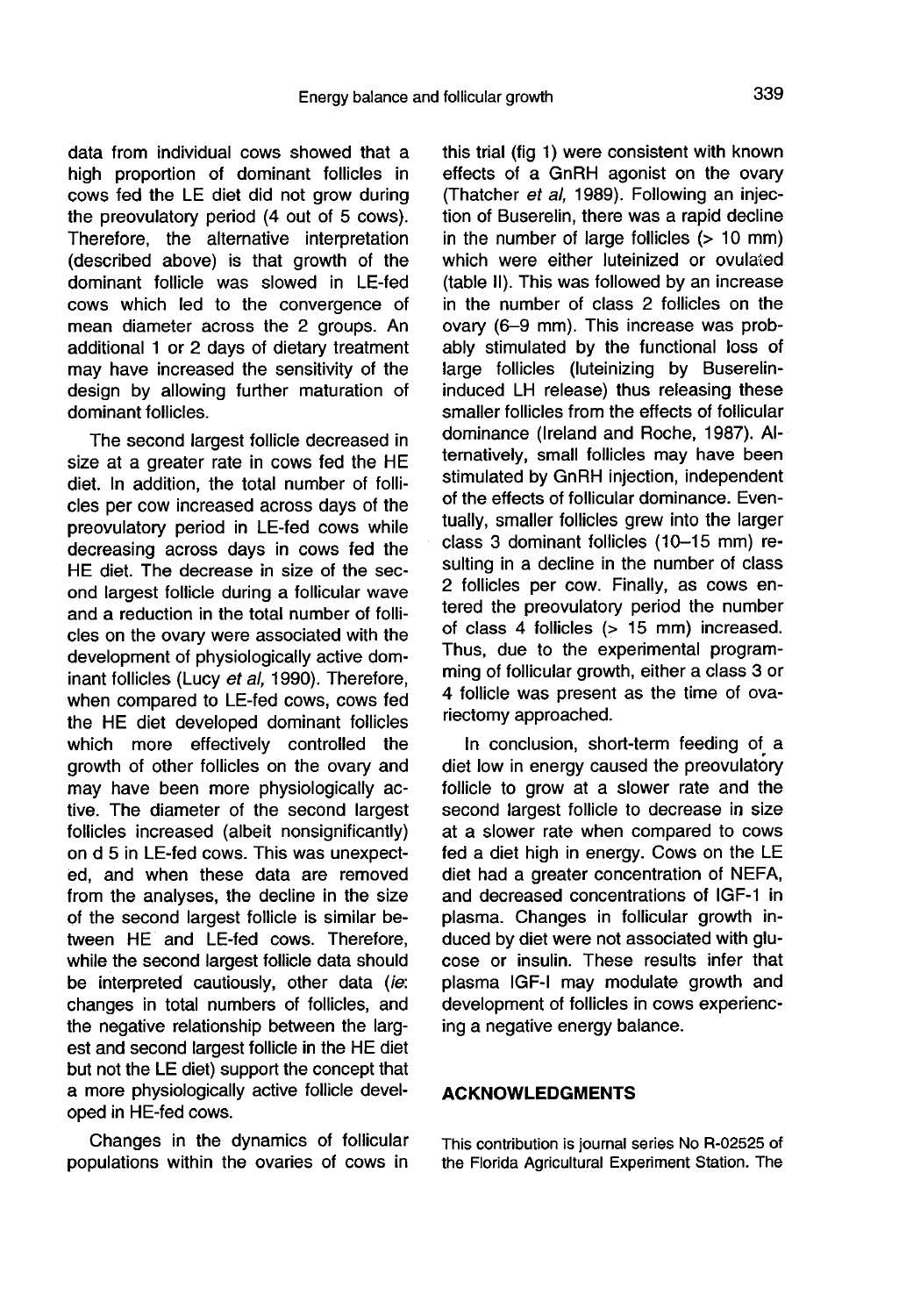authors acknowledge the Hoechst Roussel Company (Somerville, NJ) for donation of Buserelin (Receptal) as well as financial support. Lutalyse used in this experiment was kindly donated by the UpJohn Co (Kalamazoo, MI). Special thanks are extended to FA Simmen and CY Lee for technical assistance in IGF-I radioimmunoassay. Partial funding was provided by the Florida Dairy Check-off program.

## **REFERENCES**

- Adashi EY, Resnick CE, D'Ercole AJ, Svoboda ME, Van Wyk JJ (1985) Insulin-like growth factors as intraovarian regulators of granulosa cell growth and function. Endocr Rev 6, 400-420
- Badinga L, Collier RJ, Thatcher WW, Wilcox CJ, Head HH, Bazer FW (1991) Ontogeny of hepatic bovine growth hormone receptors in cattle. J Anim Sci 69, 1925-1934
- Badinga L, Driancourt MA, Savio JD, Wolfenson D, Drost M, de la Sota RL, Thatcher WN (1992) Endocrine and ovarian responses associated with the first-wave dominant follicle in cattle. Biol Reprod 47 (in press)
- Butler WR, Smith RD (1989) Interrelationships between energy balance and postpartum reproductive function in dairy cattle. *J Dairy Sci*<br>72, 767-783
- Collier RJ, Doelger SG, Head HH, Thatcher WW, Wilcox CJ (1982) Effects of heat stress during pregnancy on maternal hormone concentrations, calf birth weight, and postpartum milk yield of Holstein cows. J Anim Sci 54, 309-319
- Echternkamp SE, Spicer LJ, Gregory KE, Canning SF, Hammond JM (1990) Concentration of insulin-like growth factor-I in blood and ovarian follicular fluid of cattle selected for twins. Biol Reprod 43, 8-14
- Foster LB, Dunn RT (1973) Stable reagents for determination of serum triglycerides by a colorimetric Hantzsch condensation method. Clin Chem 19, 338-340
- Gluckman PD, Breier BH, Davis SR (1987) Physiology of the somatotropic axis with particular reference to the ruminant. J Dairy Sci 70, 442-466
- Hammond JM, Hsu CJ, Mondschein JS, Channing SF (1988) Paracrine and autocrine func-

tions of growth factors in the ovarian follicle. J Anim Sci 66 (suppl 2), 21-31

- Ireland JJ, Roche JF (1987) Hypothesis regarding development of dominant follicles during a bovine estrous cycle. In: Follicular Growth and Ovulation Rate in Farm Animals (Roche JF, O'Callanghan D, eds) Martinus Nijhof Pubi, The Hague, The Netherlands, 1-18
- Knickerbocker JJ, Thatcher WW, Bazer FW, Frost M, Barron DH, Fincher KB, Roberts RM (1986) Proteins secreted by day 16 to 18 conceptuses extend corpus luteum function in cows. J Reprod Fert 77, 381-391
- Lamond DR (1970) The effect of pregnant mare serum gonadotropin (PMS) on ovarian functions of beef heifers, as influenced by progestins, plane of nutrition, and fasting. Aust J Agric Res 21, 153-163
- Lee CY, Henricks DM, Skelley GC, Grimes LW (1990) Growth and hormonal response of intact and castrate male cattle to trenbolone acetate and estradiol. J Anim Sci 68, 2682- 2689
- Lucy MC, Thatcher WW, Macmillan KL (1990) Ultrasonic identification of follicular populations and return to estrus in early postpartum dairy cows given intravaginal progesterone for 15 days. Theriogenology 34, 325-340
- Lucy MC, Staples CR, Michel FM, Thatcher WW (1991a) Energy balance and size and number of ovarian follicles detected by ultrasonography in early postpartum dairy cows. J Dairy Sci 74, 473-482
- Lucy MC, Staples CR, Michel FM, Thatcher WW (1991b) Effect of feeding calcium soaps to early postpartum dairy cows on plasma prostaglandin  $F_{2\alpha}$ , luteinizing hormone and follicular growth.  $J$  Dairy Sci 74, 483-489
- Meriam GR, Wachter KW (1982) Algorithms for the study of episodic hormone secretion. Am J Physiol243, E310-E318
- Nett TM (1987) Function of the hypothalamichypophysial axis during the post-partum period in ewes and cows. J Reprod Fertil (suppl) 34, 201-213
- Poretsky L, Kalin MF (1987) The gonadotrophic function of insulin. Endocr Rev 8, 132-141
- SAS (1987) Sas User's Guide Statistics. Statistical Analysis System Institute Inc, Cary, NC
- Spicer LJ, Crowe MA, Prendiville DJ, Goulding D, Enright WJ (1991) Systemic but not intra-